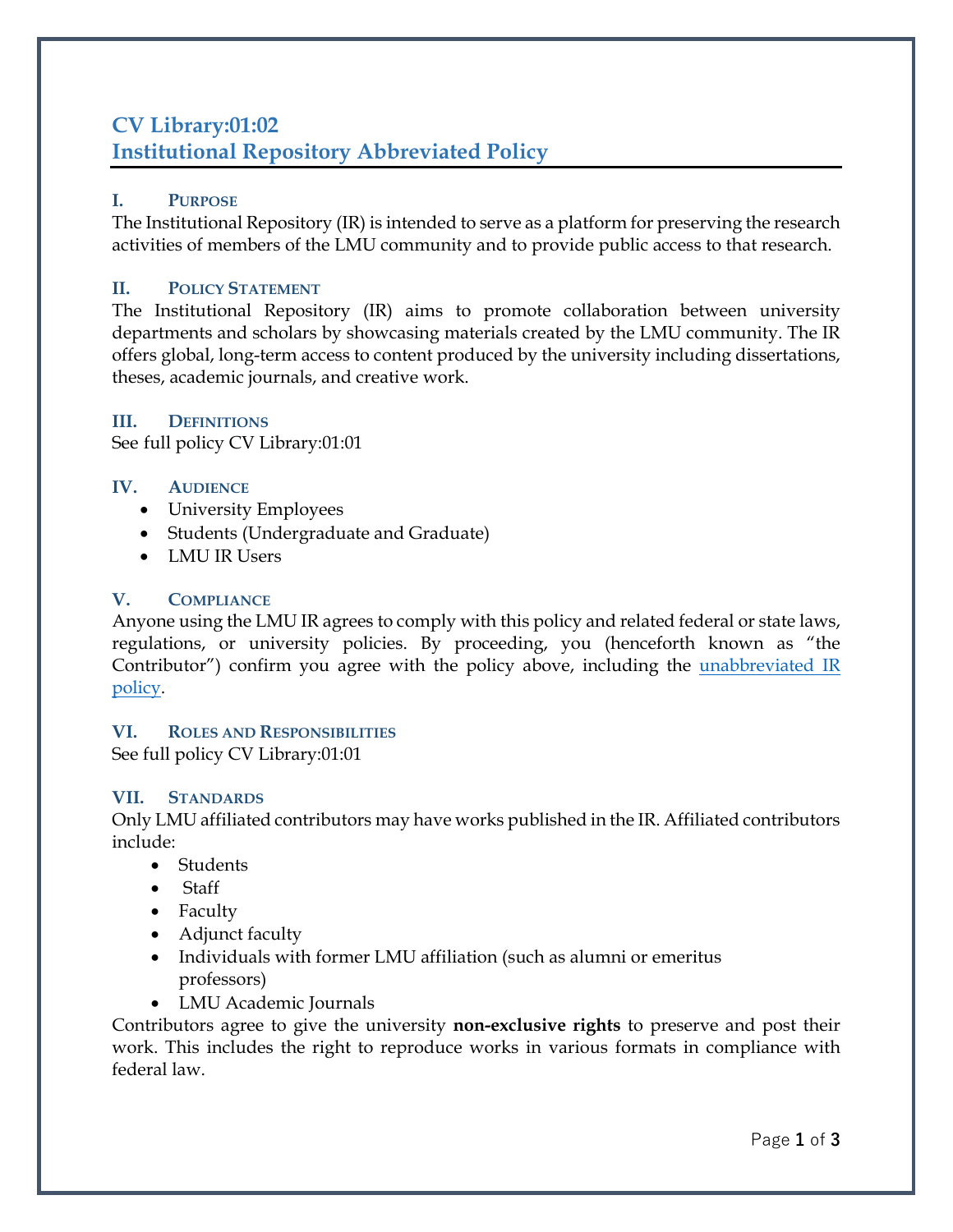**Original authors and/or creators of the content inside LMU's IR retain full copyright of their materials**. Contributors to the LMU IR must meet either of the following conditions:

- The contributor possesses full copyright of their work; or,
- The contributor must have both the right and ability to distribute the content in the LMU IR.

The library encourages authors to negotiate with publishers to retain their rights and to review agreements with publishers to ensure depositing works are allowed. For more information, please refer to the [library's guide to copyright and fair use](https://library.lmunet.edu/copyright) and our [guide to the](https://library.lmunet.edu/c.php?g=1033175&p=7489128)  [IR.](https://library.lmunet.edu/c.php?g=1033175&p=7489128)

Barring cases where contracts or embargoes prohibit it, content deposited in the IR will be made accessible to the public. Open access submissions are available to access and download online. Restricted access submissions are available to access and download online for LMU personnel and onsite only for other patrons. Content that is represented but not accessible will have a link directing individuals to the entity responsible for distributing the content. Content found in the LMU IR may be copyrighted.

#### **VIII. PROCEDURE**

A submission guideline is available on the LMU Institutional Repository website under each collection.

The LMU IR Team will endeavor to make content readable and accessible per ADA standards. All submissions are considered permanent. However, the LMU IR Team may remove content for certain situations.

- Journal publisher's policies
- Potential privacy or rights violations
- Proven copyright violation or plagiarism
- National Security
- Legal reasons, such as violation of applicable laws and statutes
- Research determined falsified

Withdrawn works will retain their abstract URLs. URLs will serve as a citation-only record to maintain history and minimize broken links. In specific cases, contributors can make amendments to content. In these cases, the team will upload an updated version of a work. All requests for removal, update, or revision must be submitted in writing to the LMU IR [Team.](mailto:LMUIR@lmunet.edu)

#### **IX. CONTACT INFORMATION**

For more information regarding this policy, please contact the Office of University Counsel.

#### **V. CONTACT INFORMATION**